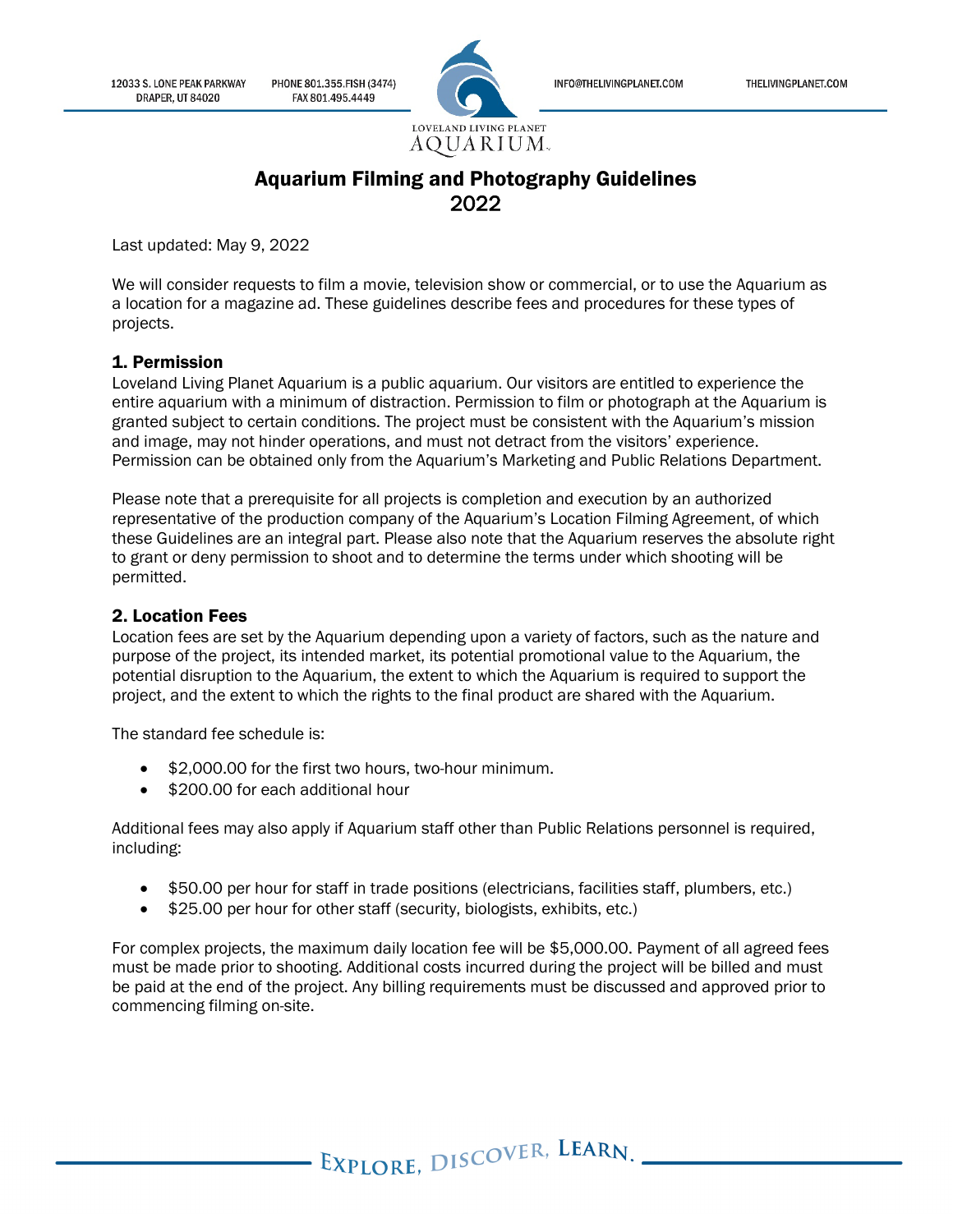INFO@THELIVINGPLANET.COM

12033 S. LONE PEAK PARKWAY **DRAPER, UT 84020** 

PHONE 801.355.FISH (3474) FAX 801.495.4449



### 3. Advance Notice

At least two weeks advance notice is requested whenever possible. While the Aquarium will make every effort to accommodate last minute requests to shoot, requests with less than 24-hour notice cannot be accommodated under any circumstances.

# 4. Scheduling

Commercial filming is generally permitted only when the Aquarium is not open to the public and must be coordinated with other Aquarium events through the Marketing and Public Relations Department.

# 5. Impact on the Aquarium

If at any time the production company's activities threaten to disrupt the Aquarium's operations or the experiences of its visitors or pose a safety hazard to the visitors, the Aquarium reserves the right to require the company to reschedule its activities. As well, the company will be required to make any changes or to discontinue filming, if the Aquarium determines that exhibit life is being endangered or the potential for damage to the building or exhibits exists.

# 6. Filming in Tanks

Divers with equipment present a serious hazard to the exhibits and resident marine life. As a general rule, the Aquarium does not allow non-staff divers into exhibits. Exceptions are made, however, with the approval of Aquarium curator. Certified scuba divers who meet all Aquarium qualifications may be given temporary permission to dive and shoot in the exhibits.

A complete "Temporary Certification" form must be received by Public Relations and approved by the Aquarium's curator at least 48 hours in advance of the shoot date, and a check-out dive may be required. Any diver permitted to dive in the Aquarium's tanks will be required to sign its Agreement to Waive and Release All Claims in advance.

# 7. Site Tours

A site tour and review of on-site requirements must be scheduled between public relations staff and members of the crew a minimum of five days in advance of the shoot. At this time, all shooting locations, building access and parking needs must be addressed and agreed upon. In certain cases, an on-site tour may not be required, and the production company's requirements may be reviewed by telephone.

Filming will generally be limited to the public areas of the Aquarium. Any behind-the-scenes shooting must be agreed upon during the site tour or prior to the shoot date. The size of crew, number of talent and amount of equipment must be agreed upon at the site tour or prior to the shoot date.

### 8. Lighting and Electrical Needs

Power supplies are limited in certain areas of the Aquarium. Power needs must be directed to the Aquarium's electrician in advance of the shoot. This may be addressed at the time of the site tour.

Lighting restrictions may apply to certain areas of the Aquarium. In most areas, additional lighting is allowed. The number of lights and their placement in relation to exhibit windows must be monitored by a member of the public relations staff. (The exhibit windows are acrylic and can be damaged by hot lights.) Lighting is not permitted near the octopus exhibit.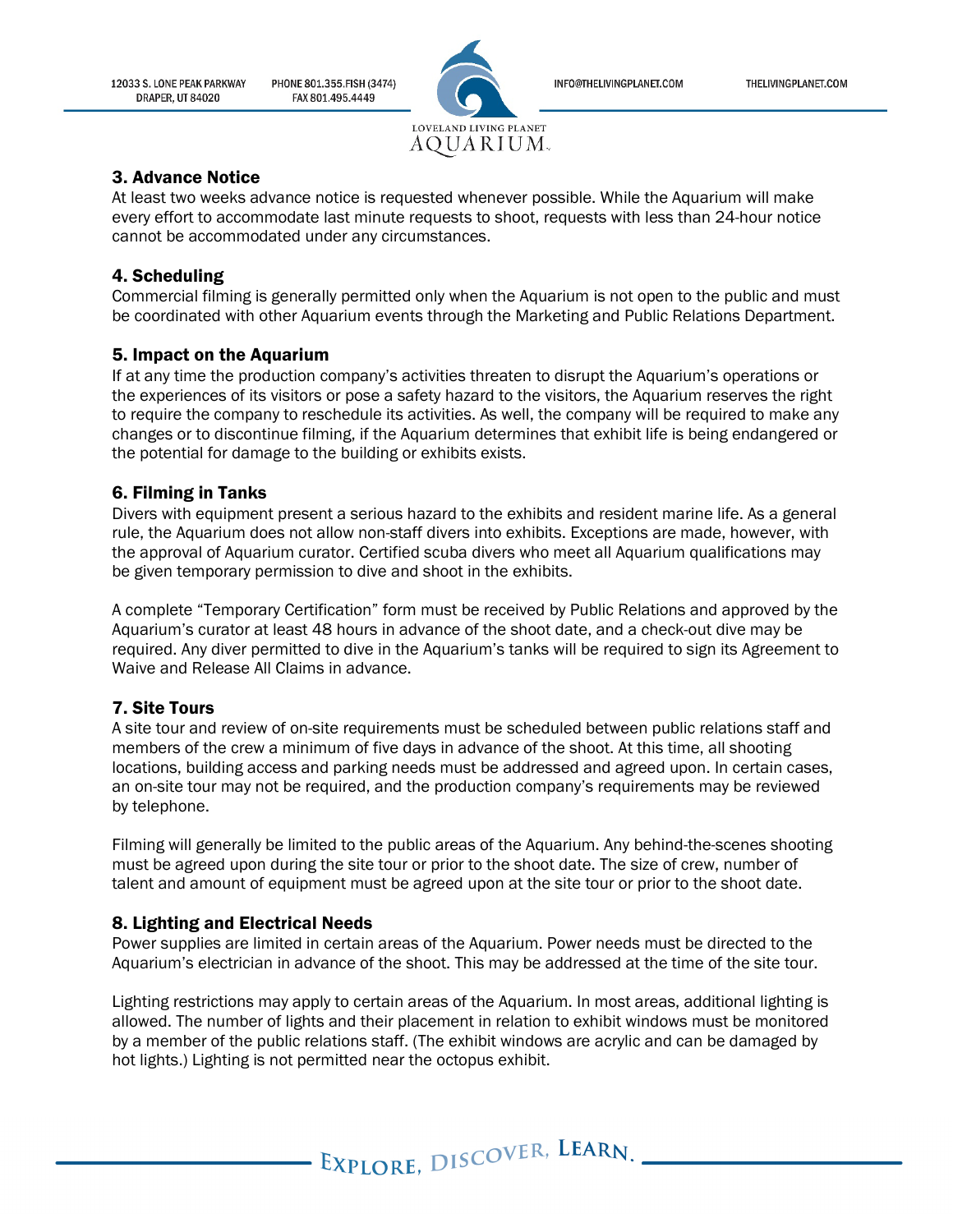PHONE 801.355.FISH (3474) 12033 S. LONE PEAK PARKWAY **DRAPER, UT 84020** FAX 801.495.4449



INFO@THELIVINGPLANET.COM

Exhibit lighting may not be altered without permission from a member of the exhibits department. No exhibits may be lit, or exhibit lighting on, after 1:00 a.m. unless an agreement is made in writing prior to the commencement of any filming on site. No live exhibits may be lit after 12 midnight.

### 9. Exhibits and Set Construction

Aquarium exhibits may not be altered or moved in any way. Limited set construction may be permitted during non-operating hours. Any sets brought into the Aquarium must be approved ahead of time. Nothing may be permanently attached to walls or other structures. NO TAPE MAY BE APPLIED TO WALLS OR EXHIBITS. Any materials brought into the building must be removed by members of the crew.

### 10. Storage

All space on Aquarium property has a designated purpose and is at a premium. We regret that no storage of any kind can be provided on site prior to or between filming sessions, with one exception: by prior agreement, some lighting set-ups behind the scenes that may be required on multiple days may remain in place during the duration of filming.

### 11. Parking

The Aquarium cannot provide extensive parking. Two on-site spaces may be available if reserved in advance. As on-site parking for production vehicles is also is extremely limited, parking needs must be addressed in detail and in advance of the shoot.

### 12. Damages

The production company is fully responsible for all damages occurring at the Aquarium during its use and for paying for all repairs deemed necessary by the Aquarium.

#### 13. Insurance

The production company must carry workers' compensation insurance and a general liability policy with limits of at least \$1 million. Depending upon the circumstances, the production company may be required to obtain additional coverage, to name the Aquarium as an additional insured, and to furnish a certificate of insurance to the Aquarium.

#### 14. Appearance Releases

The Aquarium shall provide appearance releases for any Aquarium staff or volunteers interviewed by the production company. The production company shall obtain appearance releases for Aquarium visitors whenever necessary.

#### 15. Trademarks

The Aquarium's name and its wave logo are trademarks owned by The Living Planet Aquarium. Permission is granted to use these trademarks in the company's final product and associated promotional materials without alteration. Written permission must be obtained from the Aquarium to use any of these trademarks for any other purpose. The production company shall either place the appropriate trademark symbol (®, TM, or SM) on all uses of these trademarks or include in all productions and promotional materials the following trademark notice: "[names of trademarks] are trademarks belonging to The Living Planet Aquarium. All Rights Reserved."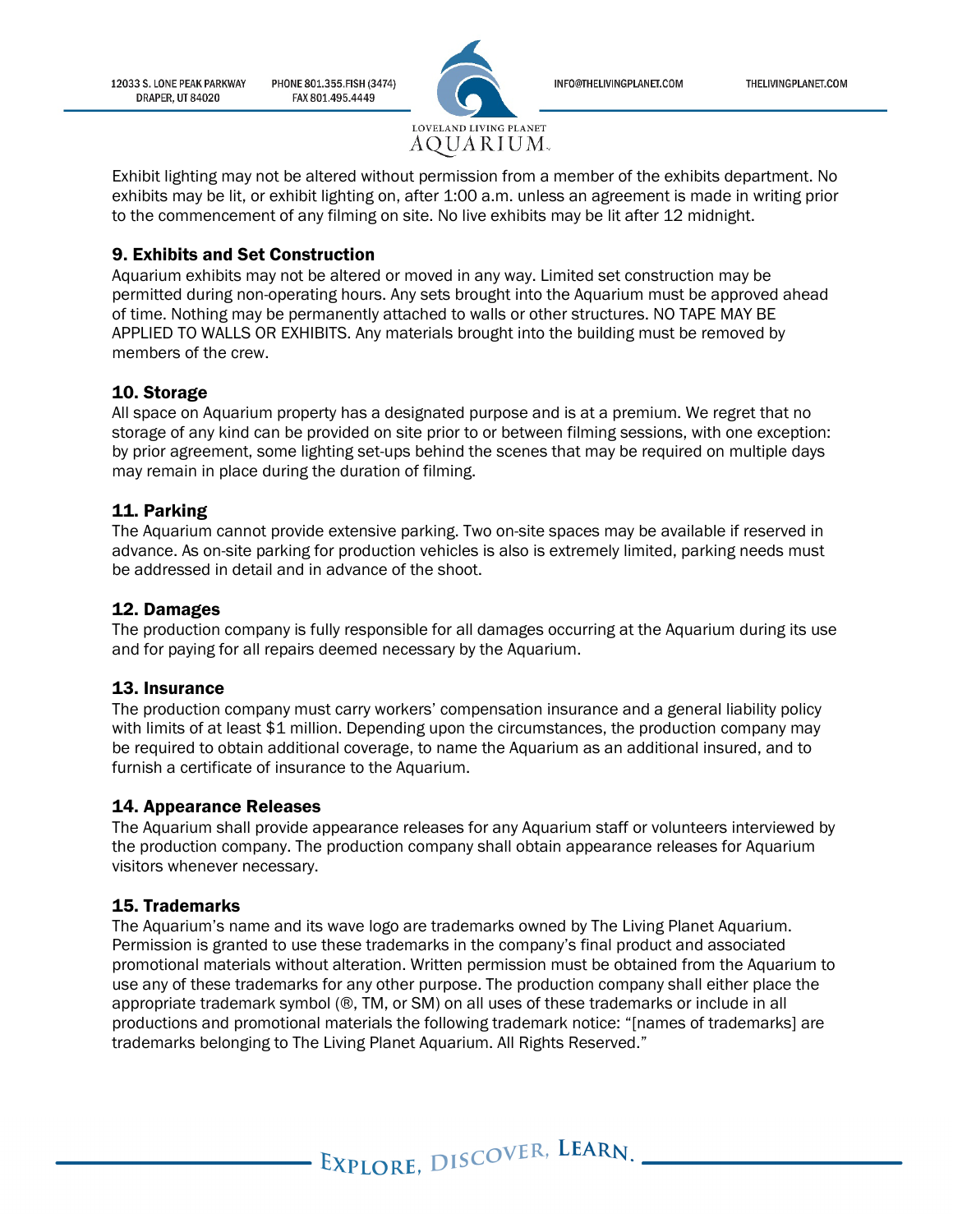PHONE 801.355.FISH (3474) 12033 S. LONE PEAK PARKWAY DRAPER. UT 84020 FAX 801.495.4449



INFO@THELIVINGPLANET.COM

# 16. Ownership

Except as otherwise agreed, all film and photographs shot by the production company shall belong to it. The company shall provide a copy of the final product to the Aquarium for archival purposes.

# 17. Use of Film and Photographs

The production company may use film and photographs shot at the Aquarium only for the specific purpose stated in the Location Filming Agreement. The grant of rights in one medium does not convey rights to use any other media, unless so indicated. Under no circumstances may the production company use film and photographs shot at The Living Planet Aquarium in a manner inconsistent with the Aquarium's mission and image or in a defamatory, untrue or censorable nature, and the company shall cease any such use upon demand by the Aquarium. The company shall ensure that its licensees and assignees fully comply with the provisions of this paragraph.

# 18. Broadcast Rights

The production company may sell its final product for broadcast by others but may not sell individual images shot at the Aquarium or provided by the Aquarium separate from its product. In addition, the company may not use images taken at or provided by the Aquarium in connection with productions which do not directly involve the Aquarium, without its prior written consent. The Aquarium reserves the right to review the scripts for all scenes involving the Aquarium for factual accuracy and consistency with its mission and image.

# 19. Other Uses

The production company is authorized to use film and photographs shot at the Aquarium in print media, on a web site, or in other promotional materials only for the specific purposes stated in the Location Filming Agreement. The Aquarium shall have the right to review the text and layout of all pages of a publication or web site or any other promotional materials which display images taken at the Aquarium or mention the Aquarium's name before the publication goes to print, the pages are posted, or the materials are disseminated, in order to ensure factual accuracy, consistency with the Aquarium's mission and image, and the appropriate credit.

# 20. Credit

The production company will acknowledge the Aquarium in its production, publication, web site, or other promotional materials only when requested by the Aquarium. The Aquarium makes no endorsement of the production company, its production, or any product featured therein.

# 21. Aquarium Images

The production company acknowledges that the Aquarium may not have unlimited rights to all images within the Aquarium's facility. Accordingly, the production company shall obtain written approval from the Aquarium's public relations contact prior to shooting film or photographs which focus specifically on particular works or art, potentially copyright-protected material, or other images.

# 22. Filming on Board Aquarium Vessels

Employees of the production company must sign the Aquarium's "Agreement to Waive and Release All Claims" before being granted permission to go on board any vessel owned and operated by the Aquarium for filming or any other purpose.